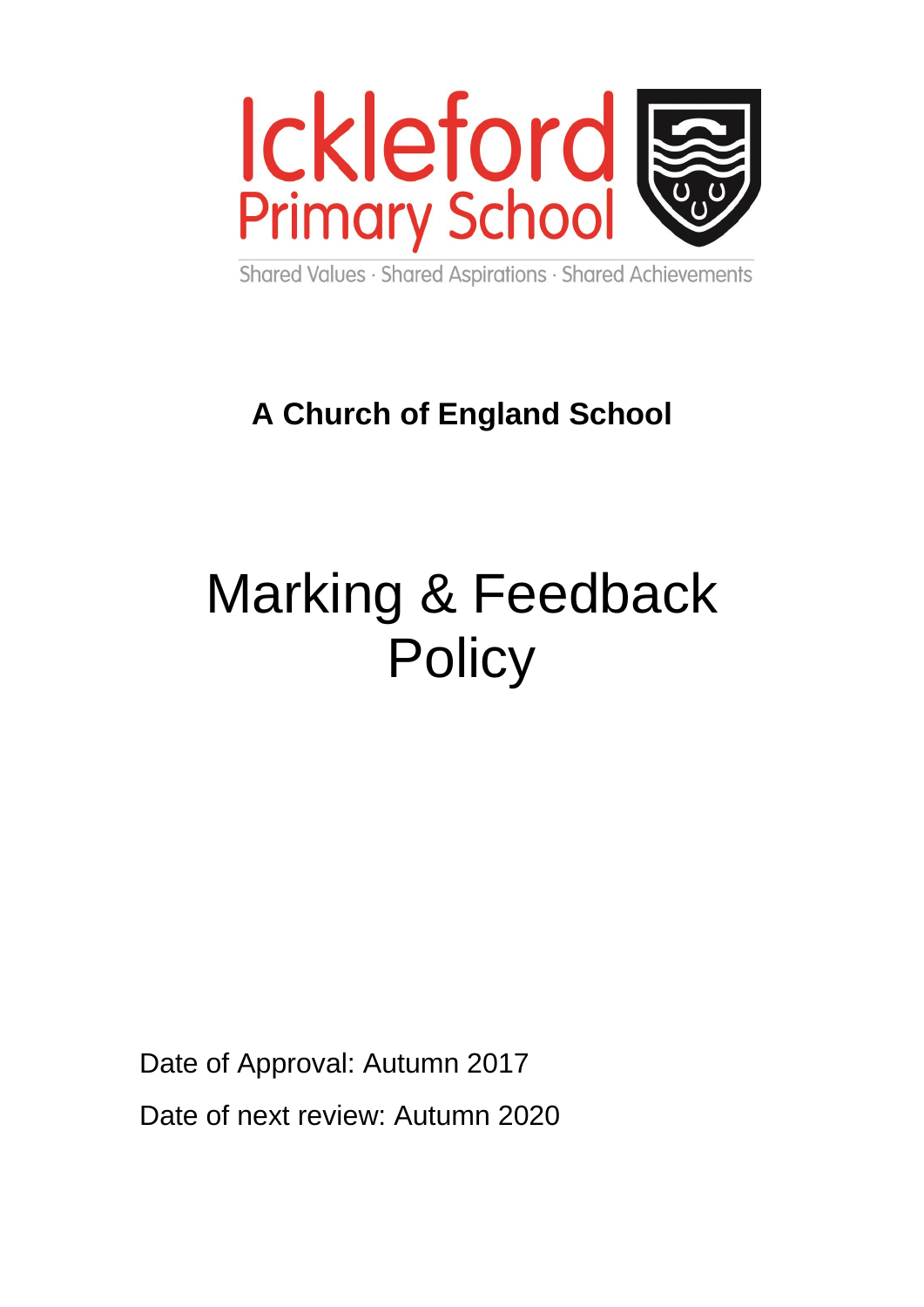## **Introduction**

The aim of our school marking & feedback policy is to ensure teachers address all key pieces of work therefore helping the chidren to improve their learning.

We believe marking should provide constructive feedback to every child, focusing on success and improvement against learning objectives. The most successful marking encourages the child to grow in confidence and to try harder next time. It needs to be positive, clear and appropriate in its purpose. Marking should help children to become reflective learners and to close the gap between current and desired performance.

#### **Our marking and feedback will:**

- Give children recognition and appropriate praise for the success of their work.
- Encourage children, by demonstrating the value of their work, thought and effort
- Give children clear strategies on how they can improve their work
- Be accessible to children
- Use consistent codes throughout the school
- Provide a tool for teacher assessment diagnostic, formative or summative
- Help the teacher to evaluate teaching and inform future planning
- Promote the child's self-esteem, interest and respect for his/her work
- To focus the child's attention on some of the errors he/she made and to suggest means of correcting them
- Be manageable for teachers

#### **The principles behind marking and feedback:**

- should be fair and consistently applied by all staff including supply staff
- should be positive and constructive whilst recognising areas of difficulty
- should be selective both in terms of what needs to be highlighted for individuals and what is appropriate for them
- the criteria should be established before the work begins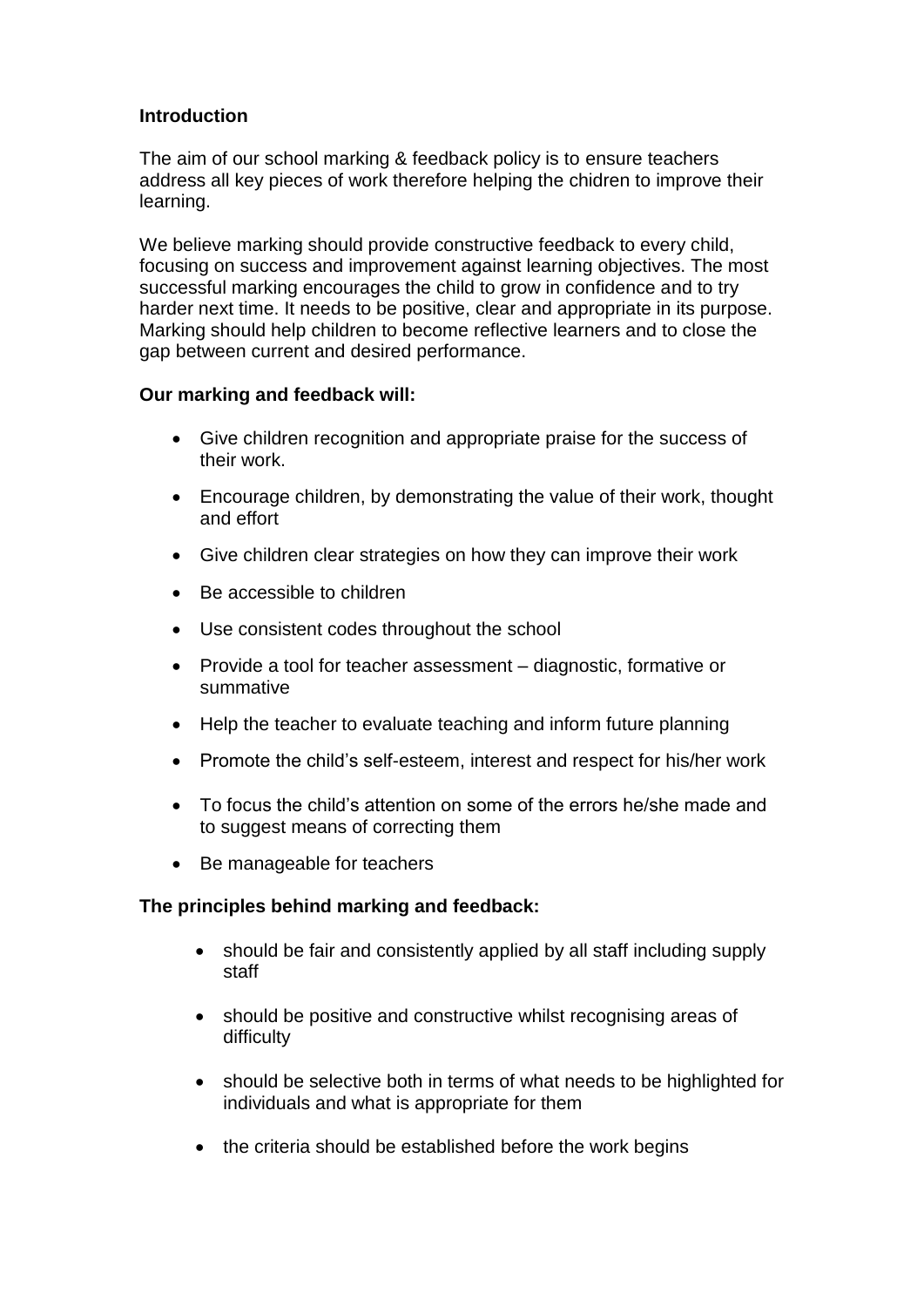- should be undertaken as soon after the work is completed as possible and, where possible, the pupils should be involved.
- where appropriate misconceptions will be addressed through improvement tasks
- where appropriate challenge tasks will be set to deepen understanding
- when appropriate children will be taught how to self-mark effectively
- marking needs to offer positive benefits to teachers, pupils and parents/guardians

### **Marking Strategies for English**

- will sometimes consist of ticks and crosses and is appropriate for closed tasks or exercises
- age appropriate spellings will be corrected in a child's writing
- when possible, children may self-mark individually, as a group, or as a class in yellow highlighter. KS2 will be trained to self-evaluate, identify their own successes against learning objectives and look for points for improvement
- will focus primarily on the success criteria where a success criteria or learning objective
- work will be highlighted in pink (success), and green (improvement) to indicate success and improvement against the success criteria or learning objective by the member of staff
- may include relevant comments including quality of content, quality of expression, technical accuracy and the commitment shown in the writing
- punctuation will always be addressed as appropriate to each year group

#### **Marking Strategies for Maths:**

- will indicate accuracy of work using pink and green
- a challenge task may be added to deepen understanding (indicated by C)
- supplementary work may be offered to reinforce concepts or consolidate learning (indicated by R)